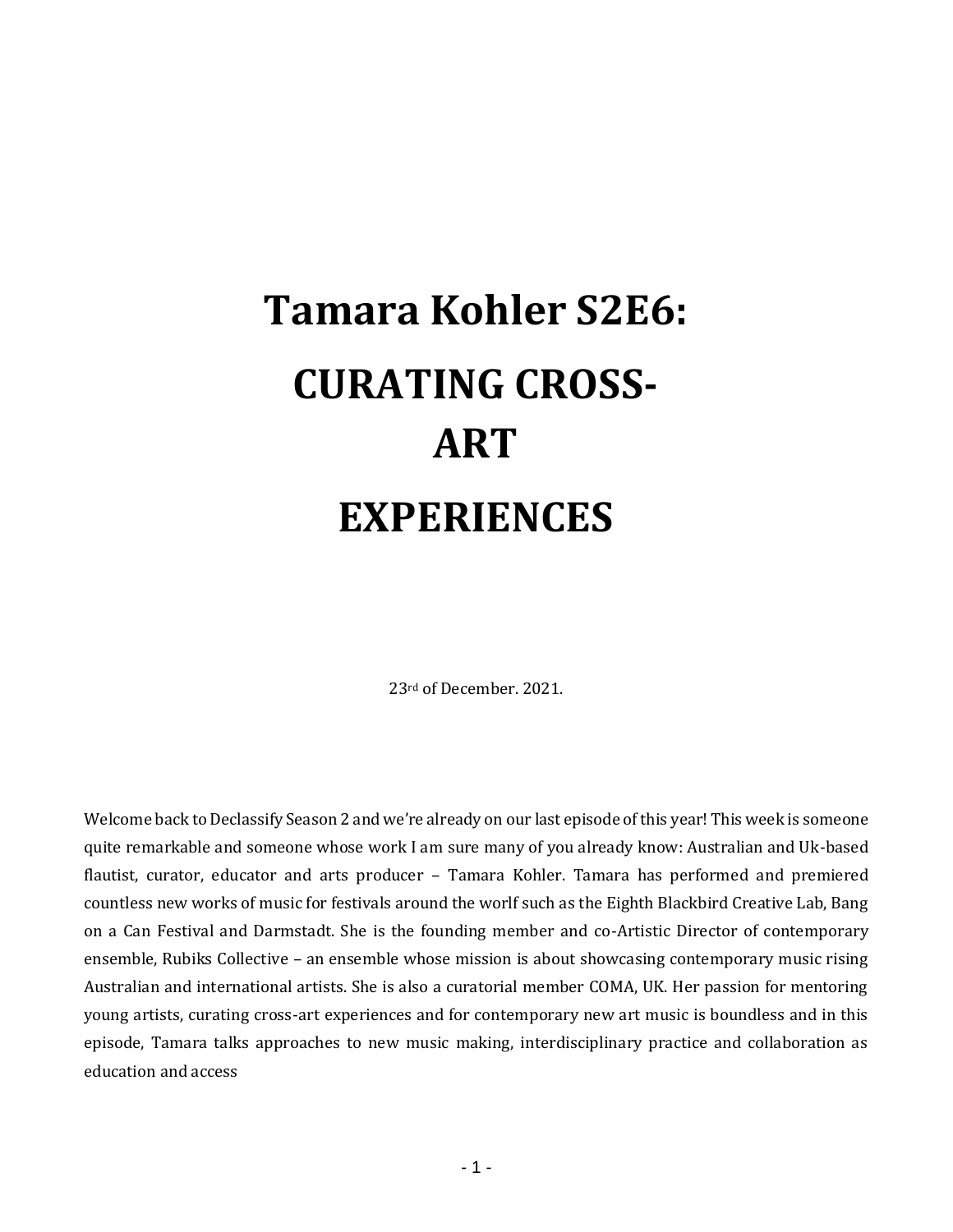#### **Victoria Pham**

Hi everyone! We're back with a sixth episode for this season, and the least episode for 2021! This week is someone quite remarkable and someone whose work I am sure many of you already know: Australian and Uk-based flautist, curator, educator, arts producer, and fellow podcaster – Tamara Kohler. Tamara has performed and premiered countless new works of music for festivals around the world such as the Eighth Blackbird Creative Lab, Bang on a Can Festival and Darmstadt. She is the founding member and co-Artistic Director of contemporary ensemble, Rubiks Collective – an ensemble whose mission is about showcasing contemporary music rising Australian and international artists. She is also a curatorial member COMA, UK. Her passion for mentoring young artists, curating cross-art experiences and for contemporary new art music is boundless and I can't wait to tap into her world of new music, curation and education! Thank you for being here!

#### **Tamara Kohler**

Aw thanks so much Vickie! I'm a big fan of the podcast so this was real honour to be asked to be involved!

#### **Victoria Pham**

I suppose I'll just jump to it! Well, basically, I'm just interested in because, I mean, you have so many like such a diverse range of skills is the wrong word, but I suppose experience in directorship and performing and commissioning, so I'm just curious as to how that happens.

#### **Tamara Kohler**

Sure. Look, my training started as a classical flute player. I grew up you know, like most kids playing piano and then started playing flute and then somebody suggested that I auditioned to go to the conservatory in high school and see And I had no idea what that was. And but I just thought, okay, look, but I was really happy at the school I was at which was had options for high school too. And I wasn't very interested. And then yeah, I was sort of just given this nudge. And I thought, okay, look, I'll have a go. And I didn't get in at first. I didn't get in actually, based on my flute playing, but I hadn't long been playing the flute, but I think I, I did okay, in the sort of music theory side of things. And I think so they sort of said to me, Look, we are interested in you, but would you like to play the oboe because I think they were down on oboe students at the time. And I said, Ah, not really not really. I was just starting to get a little do a little bit more with flute playing at the time, and I was changing teacher and I sort of said, my mum sort of said, Look, would you be willing to give her another shot if she did another audition. And so then I ended up doing this other audition about a month later. And I think I think I made a pretty massive improvement in that month. So then they were kind enough to take me and really, that's just where it all started. Like the con High was an incredible school, it just just opened a whole new world to me. And so went from there I was, you know, surrounded by excellent, you know, other students who had the same passion and who many are still my friends and just set me up. And then also I was I grew up in a, in a fairly artistic family, most of my family were working in the arts, in the dance, or the music, music sector. So then I went on to do an undergrad in Melbourne, studying with Maddie mcsalley, doing an undergrad in flute performance. And I'm just having those first few chances actually a little bit in con high too, but those first few chances to curate recitals. I just, I adored it. Like I just loved the idea of creating an event and creating experiences and thinking about how repertoire can inform thoughts and choices and and so it just kind of went from there this love of just wanting to make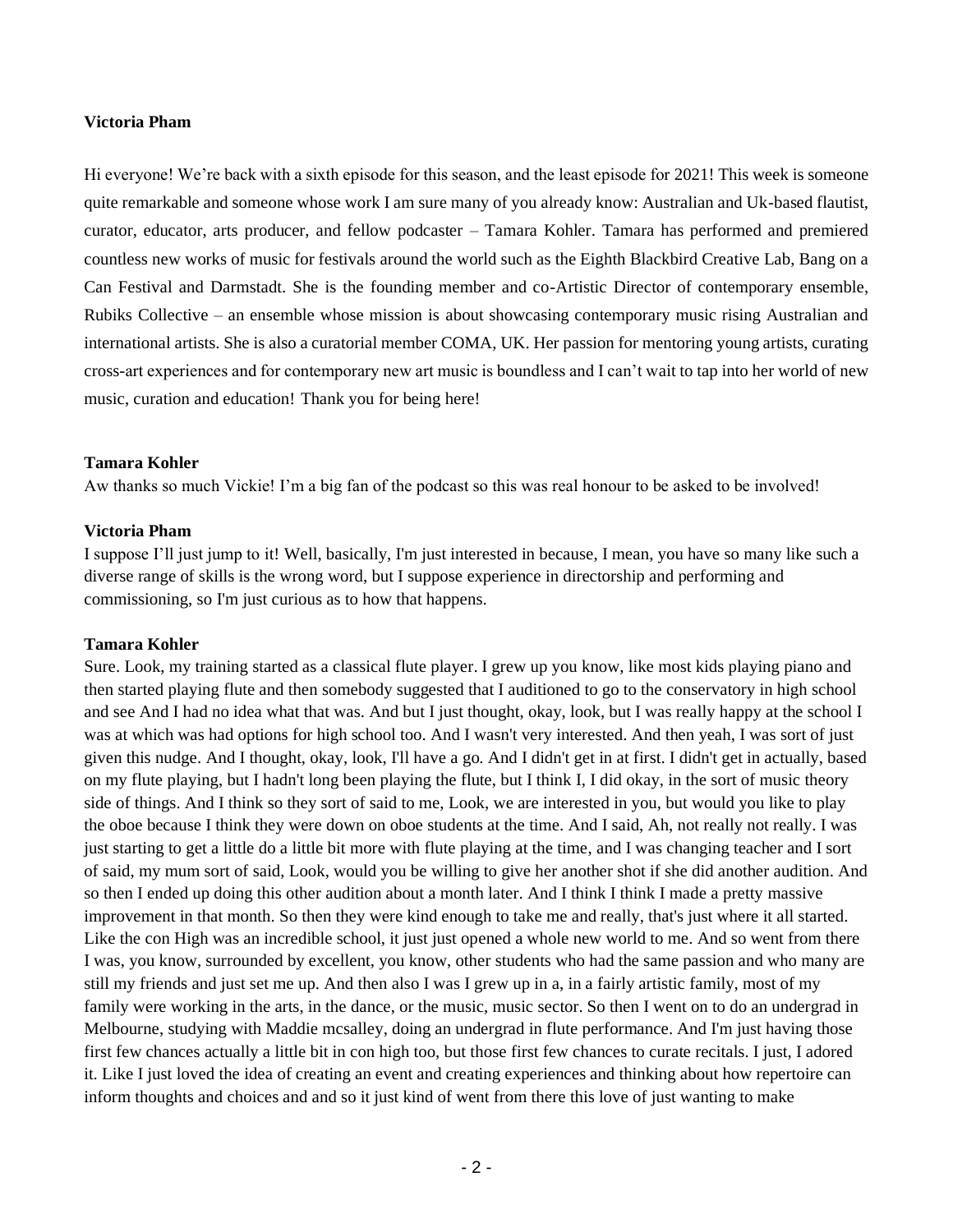something and do something with my musics. I think the flute playing was the catalyst for for bigger creation and, and then my career has just followed that path that you know, I'm doing all sorts of things now that but all of it is entirely influenced by the love my love of curation, I think. Yeah, so I went on to do some private study in Europe, and then went on to the Australian National Academy of Music in Melbourne. And then beyond that, I just, I just immersed myself in festivals around the world and just just throw myself out it really.

# **Victoria Pham**

That's so cool. And I love that you use the word curation, rather than programming, which is something I feel like we're beginning to hear that more and more regularly. But I was reading some of the work that you had written or some interviews about you back in 2014 and 2015, you already using curation to look at to look at music, which I feel like is a much more inclusive term to talk about how we invite audiences in and how musicians can create experiences with their work.

#### **Tamara Kohler**

Definitely, I think I've always thought of it as an experience because I'm, like, I remember early experiences. When I loved a concert, it wasn't purely most of the time. I don't think it wasn't purely just the repertoire I was hearing it was you know, this room and I get this real obsession with watching reactions around me like my favourite thing is being an a hole of 1000 people and having silence and watching who can be at peace with it and who, you know, that's the struggle and you know, is SCORM and I love that I really love watching the kind of human reaction I'm a real people watch. I can't lie. So I think I've always thought of it in a in a deeper way than just, you know, repertoire on a programme

#### **Victoria Pham**

with question, which is when you were studying at the Con and then moving through international study as a flautist and the curator, did you ever have like a set of missions or a musical mission that you wanted to set out to achieve or express through your career?

# **Tamara Kohler**

It's an interesting question. I, I always had a love for for newer music. So music being written more recently, I always just found as a performer, I connected with it more. I mean, I still, you know, absolutely, you know, was a flute player and playing a Brahms Symphony was like a dream and still is absolutely wholesome to play. But I think I found connecting with newer music, it just it just works better with me. So I guess it started from there, but I always just wanted to make, make experiences that were a bit of a journey that that you know, I always thought about when I was looking at repertoire in terms of different different experiences and trying to pull out a range of emotions or trying to make people introduce people to something new or give a different perspective to a concept or I've always been interested in that. You know, it even goes back to it's so silly. At the con high you know, we had we had houses like every most schools, do. sports, sports houses, things were of course It's weird dorky music school. Our houses were bath Beethoven and Brahms. So funny talking to people now weren't in that bubble. And like, from a youngster being a youngster in high school, like I knew that I wanted to be captain of I was Embark. And I knew I wanted to be captain of bark. And the reason I wanted to be captain of bark is because you've got to curate this concert in year 12. And like, I was dreaming about curating that concert since I was in year eight, you know, and I always, like, literally, to the embarrassing point, right, a little book where like, I had a piece of music, I'd like write it down. You know, I was I had an idea, I'd write it down. And so, you know, luckily, I was elected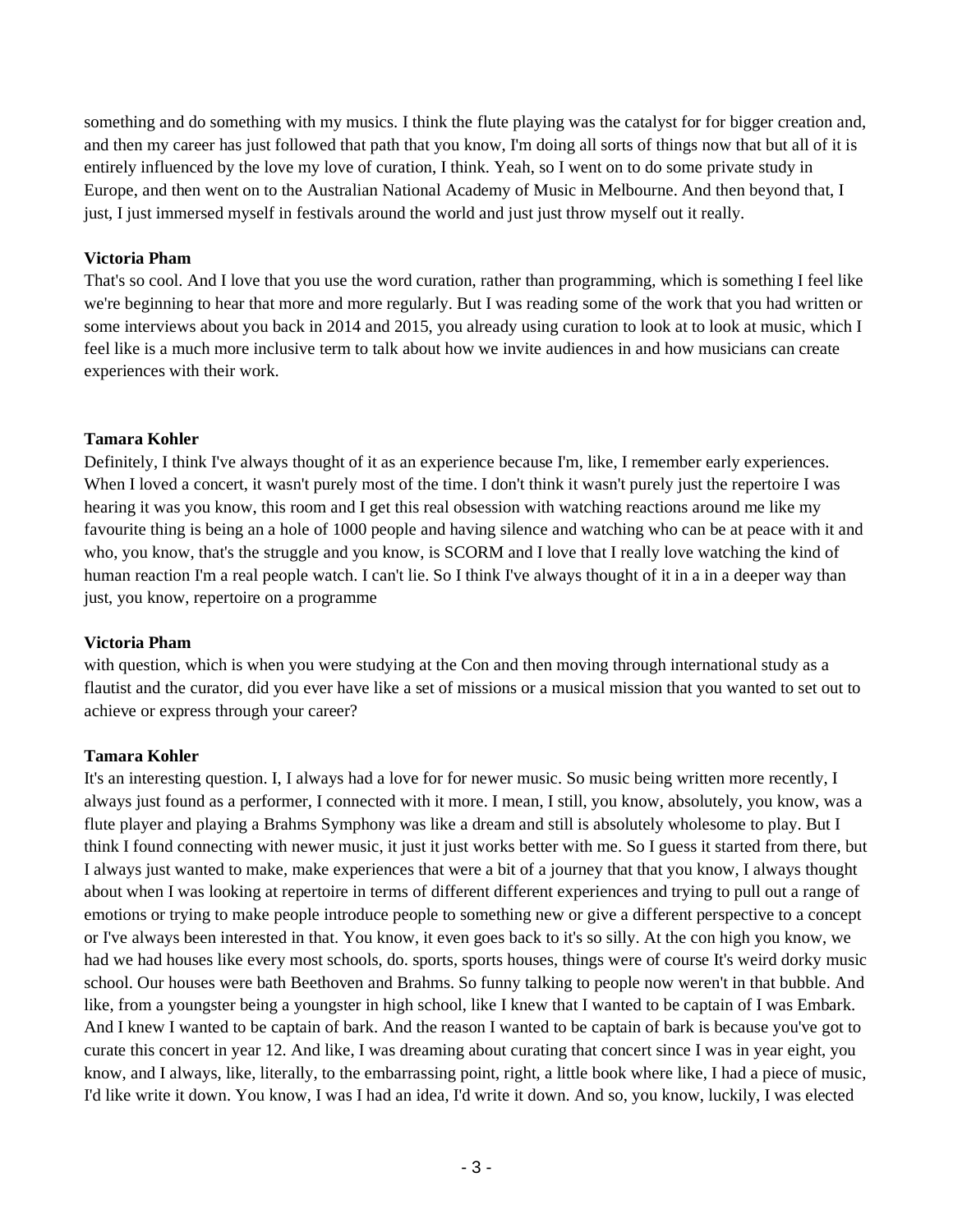Captain because it wasn't a sure thing. I really scared everyone to voting for me because I was sort of so passionate about it, and really intense way. But I think even back then even back then I wanted to create this programme that had this variety of experiences and soundworlds. And yeah, I wouldn't say it was like, now Now later on, you know, doing some some bigger level curating, I think I do have a few more ideas about more more intentional concepts and things. But it did always come from a real natural place of just wanting to create interest and, and just drawing trees out of people.

# **Victoria Pham**

You still have that book?

# **Tamara Kohler**

Probably in a box in my mom's place somewhere.

#### **Victoria Pham**

Gonna find it, you never know, there's some hidden gems in there.

#### **Tamara Kohler**

It's true, I might have been well ahead of myself.

# **Victoria Pham**

When you say a variety of experiences, do you mean with music as the central focus, but including other kind of interdisciplinary considerations? You mentioned the room, so maybe they even architectural space, plus art or dance, etc.

# **Tamara Kohler**

I think I think that's definitely a massive part of my practice. Now. Look, I grew up in a family of dances, my brother was a professional dancer, and choreographer, my mom, you know, taught dance. And so I was, I was always and I'd also danced until I was in my mid teens, I was always even more than music surrounded by dance. And I think, you know, that dance aesthetic of, you know, like, like, how you present yourself. And just little things like thinking about how you do your references and, and things like that. I was just, it was just part of my life. From early age, I think I always had a visual aesthetic to performing in my head, like, it was just for me, it wasn't separate from music. Again, it was it was it was natural, because it was just my that was my surroundings. And my stepmom, you know, is an opera singer. And opera is obviously so performative. And it is so much about the visual as well, in a performance setting live performance settings. So I think, yeah, I was just surrounded by it. Certainly nowadays. I love working in cross disciplines, because I just think you can draw so much more meaning and create, create just incredible interest. But I think I think it's always been there on some level,

#### **Victoria Pham**

which I happen to think is really cool, because I also love the mixing of all the arts. And you're right, because I think what I've noticed in the last two years has been more present in my experience or interaction with classical music or art, music, I'm not entirely sure what to label it as anymore. But listening to recordings or having a digital experience, you lose that entire bodily experience, that you know, people in the room or other people, like you mentioned before looking at people's reaction, you lose that dimension of being part of a mass audience. And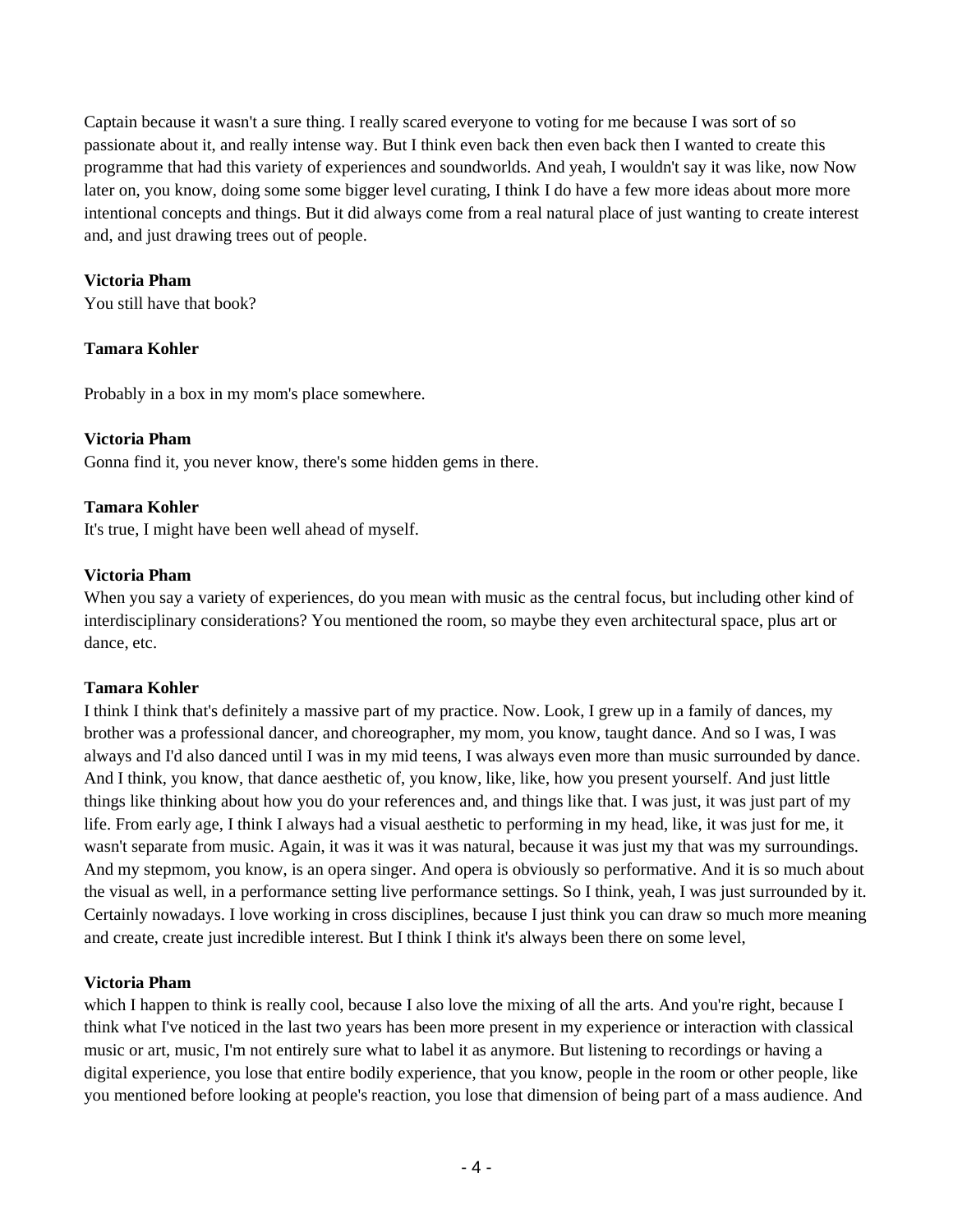then I kind of lose my bodily connection to the instrumentalists that I'm watching and their, their connection to their instruments and seeing the physicality of making music. So it's interesting now that everything's signed to open up how we're going to balance the digital with the physical and …

# **Tamara Kohler**

absolutely. I mean, I think, you know, secret that that this sort of immediate society we live in, has probably destroyed us a little bit in that way, in that we, we expect to be stimulated full time, you know, and if something you know, and I do wonder if that's destroyed, listening to a really wonderful recording for some people, but I think a lot of people don't know how to just listen anymore. And, and, well, actually, it's something I'm playing with a little bit at the moment. You know, I hosted a listening party just two weeks ago, as part of some of my work, because I just thought I wanted to bring a group of people together, who'd been working on audio, sort of an audio production course and doing different music production tracks, and, you know, the focus is solely been on the music and when or video clips or anything, and so, I tried to curate curate this sort of really relaxed listening party where people just came together and we you know, we had some food and we had some drinks, but we really just listened and chatted about tracks and it was so pleasant.

#### **Victoria Pham**

Something about just being present in the in the practice of listening that I feel like I've lost as well in the last year. So I'm trying to cultivate that. You're it's really easy to slip into needing to be kind of stimulated all the time instead of Being actually present? How did people react to, to the Listen prompts,

#### **Tamara Kohler**

it was amazing, actually, you know, I was working with a bunch of participants from a mental health and well being programme that I, that I direct. And there's all sorts of musical programmes in there. But this one was, particularly if we had some participants, you know, training in Logic Pro X software and Soundtrap software. So it was a mixture of some training to be producers on other artists tracks some word training to just make their own electronic tracks. Some had been recording in the studio, and it was a real mixed bag. But I was pretty nervous because, you know, I don't think anyone in that group had ever just been to an event just to listen, without, you know, that live performance visual element. And so I did sort of set it up, you know, talking about, about how to listen, and just just, you know, some really gentle prompts there. And it was really well received, actually, and I think as, as the event went on, you know, people got really much more confident about sort of, you know, calling out what they heard and atrac and giving some really beautiful, like, positive criticism. And yeah, it actually turns out really beautifully. It's something I definitely want to do more of.

#### **Victoria Pham**

Oh, wonderful. Are there going to be plans for for more of these listening cards?

#### **Tamara Kohler**

That's the plan. Yes, we definitely share the word when I when I think about how I can, I'd love to take it another step further, which I haven't really knotted up conceptually yet, but definitely, definitely something that to look out for.

# **Victoria Pham**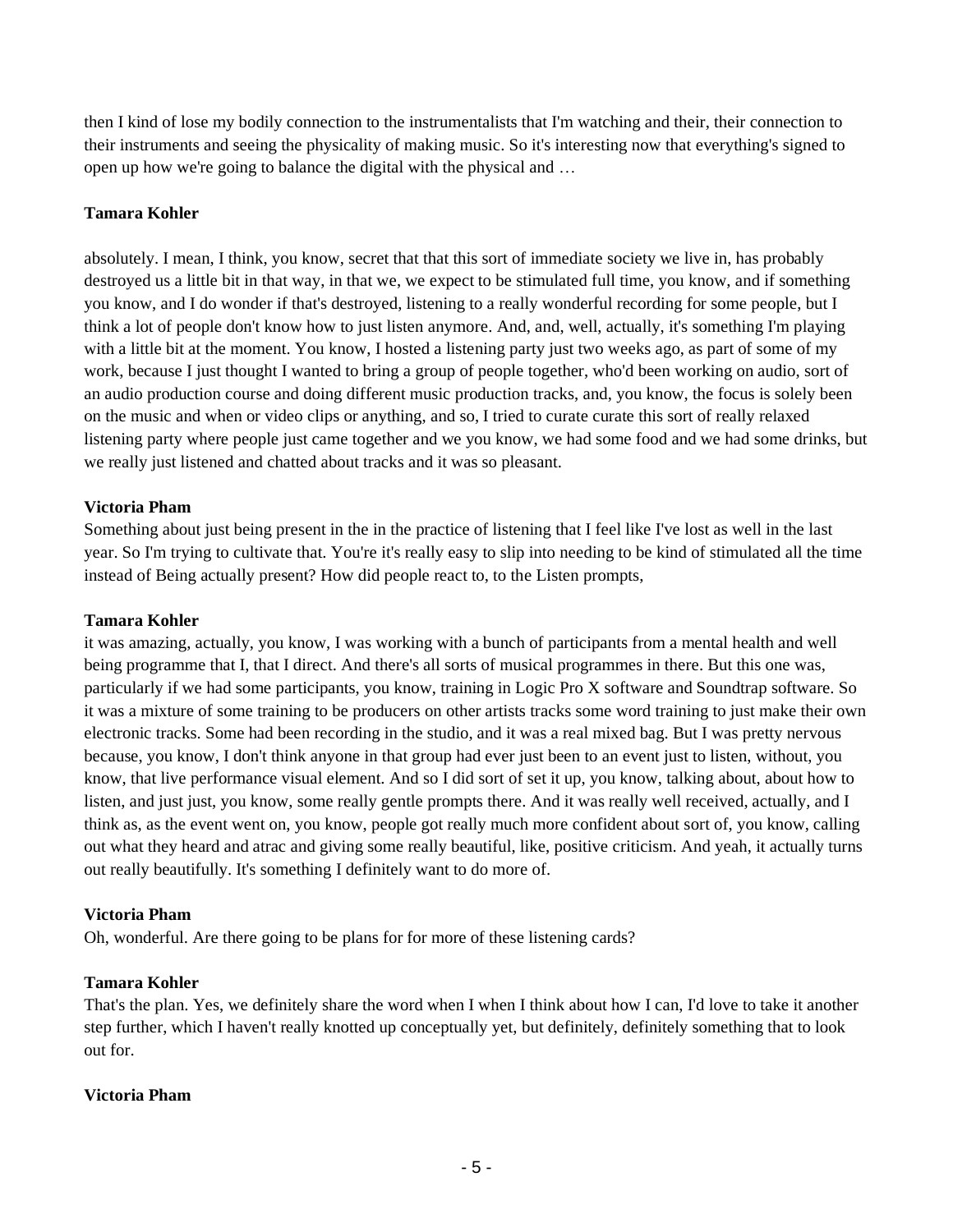I really look out for that. Definitely. I suppose I should move on to ask about one of the projects, I want to call the project ensembles that you founded in co-directed. And actually, that's how I first came across it, which is rubrics, and to see how your philosophy about cross art and new music has kind of formed formed how you direct the group and run the different programmes that you guys do. Yeah.

# **Tamara Kohler**

Yeah. So Rubik's Collective is, is a well, we were doing like using labels for labels are so hard. And I, I often struggle you'll hear me say all sorts of different things about rubrics. I say art music ensemble, sometimes sometimes they say contemporary chamber music ensemble, because we do cross a few worlds there. And I really hate labels in that sense, because I use one and then I feel like I'm understanding another part of what we do, but Rubik's effectively. We started in 2015. In fact, we just had our sixth birthday last week. And the ensemble was co founded with three, three of my colleagues who were all at the Australian National Academy of Music at the time. So Kaylee Melville, who's a percussionist, and she's the co director with me at the ensemble. And then Jacob Bella pianists and Gemma Neil, a cellist and the four of us. Yeah, I mean, we, we had a couple other members, sort of, in those early days as well playing around with us. And it just started because we, a lot of us had been, had been introduced to some some of the Bang on a Can style music or the eighth backbone kind of style music that was being commissioned in America. And we found it really groovy like it was kind of dislike new music, a bit of a pop influence a bit of a sort of, like, minimalist influences, and just we didn't feel like that music was happening much in Australia. So we kind of, we kind of just thought, let's bring it here a little bit more, that's where it came from. And then we always had wacky plans of like, how can we how can we, you know, make music even more exciting by adding a theatrical element or adding, you know, looking at across art influence and how it can heighten an experience. And I guess, I guess it just went from there. And these days, it you know, six years old, we're at a stage where we are pretty much 90%, playing commissioned music by us. And I think it's, it's become a really special part of what we do, because we do want to make these sort of deeply personal artistic experiences. I mean, music is, is at the heart of the more we are all musicians, but we always love working with cross collaborators who, you know, who can take that experience a step further.

#### **Victoria Pham**

And got a 90% That's, like, insane. I've never heard of any other ensemble, maybe except for eighth Blackbird who just probably pretty much works that they have commissioned. How, how did that how did that shape over time of the last six years because you had to you have to have time to build up that kind of scale of repertoire?

# **Tamara Kohler**

Definitely, definitely. I mean, it's, it's not easy. And we were we were lucky, a combination of having a low good friends who wanted to try stuff out in us, you know, sound creators and composers and, and so there was an element of that. And then, Kaylee and I just worked really, really hard at grant writing, to be honest, and we're permanently writing grants. It's as you know, anyone who's a freelance or was really working in any org realisation arts organisation, there's someone in there permanently writing a grant. And we just knew that that was really important. So we, we worked really hard at honing in on that skill. And that did open up additional commissioning opportunities for us. And then I guess, I guess the way we were able to do it is we sort of just all of us in the ensemble were really interested in, in travelling the world and going to a whole lot different festivals and meeting different musicians and, and just exploring different practices in terms of musical styles and approaches across the world. And it's led to just a lot of really great collaborations. I actually, you know, many of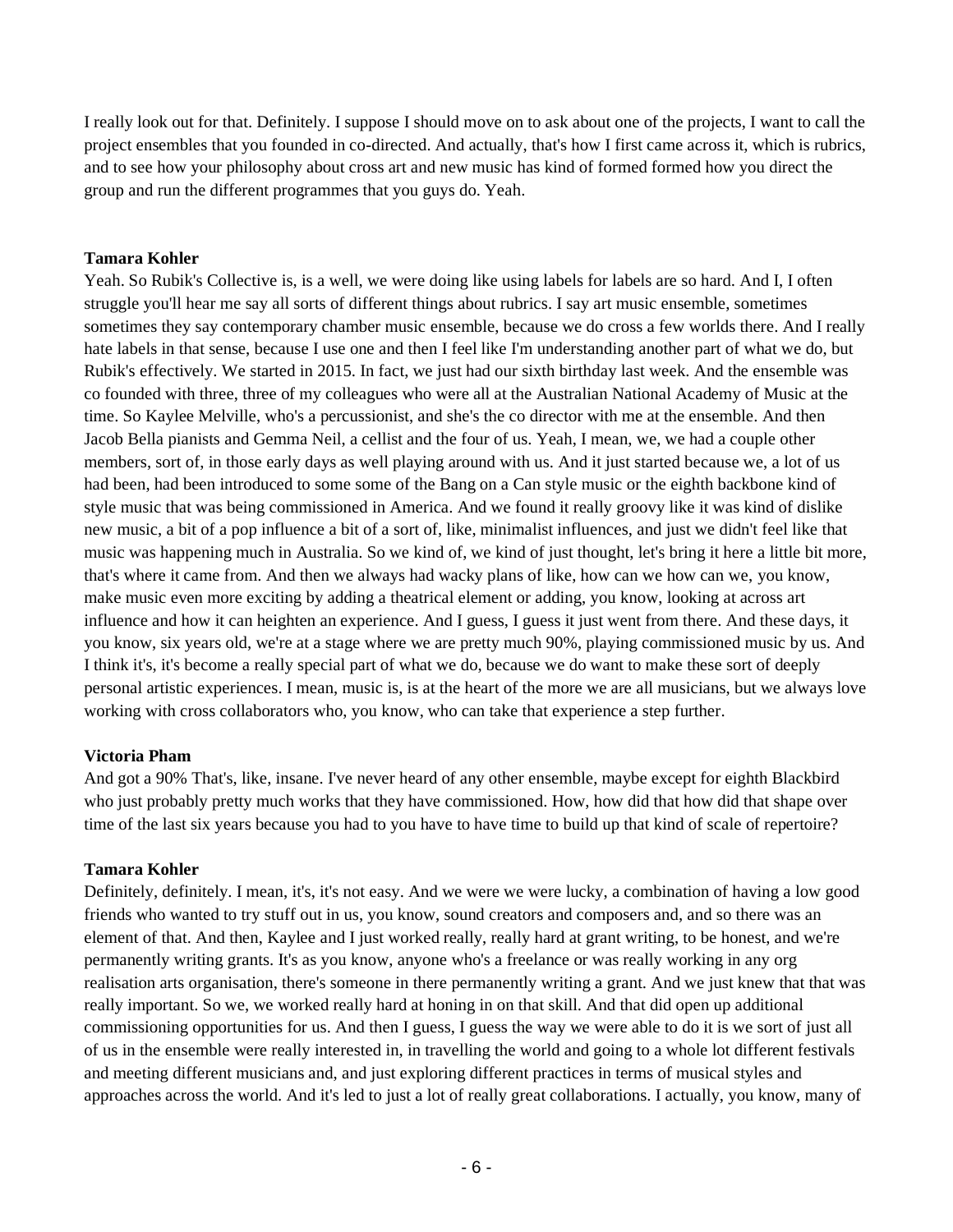our main collaborators now we met at festival, international festivals, and many of them don't necessarily live in Australia, but those relationships have really fueled, fueled how we've sort of developed our practice. And I think also just went well, and then it was also by necessity, I should add, because our core instrumentation flute, cello, piano percussion, I think we had one work we found that existed, so it was also out of necessity.

#### **Victoria Pham**

I see Did you also have to grapple with arrangements at the beginning?

#### **Tamara Kohler**

Definitely, definitely. And it's, it's something I, I, I still, we still do a little bit, you know, I often find a work that I think off when that being grateful was right for us. And, and that's something you got to tread lightly with, because some composers are right up for that. And some you could deeply offend by asking so you tread lightly with that one?

#### **Victoria Pham**

That's good advice. I'll keep that in mind. Should I need an arrangement? So out of this, then emerge the Pythia Prize, which is something that I think is super important for everyone, and you've supported so many amazing new works with these female and non binary composers? Was that something that was a conversation at the beginning, or something that kind of evolved? Because you knew that the way that the direction that Rubiks was taken was very commissioned base?

#### **Tamara Kohler**

Yeah, I think from the get go, we, you know, it was blatantly obvious the lack of representation of female and gender diverse voices in in the music slash art scene across the world, really. And so that was always at the back of our minds. And then what actually triggered the PTO prize to be launched was we were programming a concert in Hyde Park estate writing 2017 I'm pretty sure. And it was celebration of Meredith monk's 70th birthday. So Meredith Monk was an artist that all of us needed somebody who had just been deeply inspired by it. And you know, there's, there's an artist who I, how do you put a label on Meredith Monk, she's a dancer and a composer and a singer around, like a writer, and she's just an unbelievable beacon of, you know, creativity. And, and we were, we were planning this big celebration, really lucky to have the invenio singers really great vocal ensemble from Melbourne, join us for that for that programme. And it just got us thinking that, you know, how did she get to where she got to, and thinking about the opportunities that she had, and the importance of giving, of giving any voice really, but, you know, balancing out those, those, those kind of miss, you know, lack of representations. And so, we thought, what if we would have a prize where, you know, we can help to do, you know, play our part in helping to expose some voices that might not necessarily be heard. And so we decided to link that up with the concert, we didn't really know what it was going to be at that point, we just thought we want to do a prize. And, and, and then yeah, we've just closed, we're literally in the middle of adjudication for our fourth iteration of the prize. And it's just been an incredible thing that's just sort of evolved. You know, our first our first winner of the prize was was Samantha Wolf, who just had an absolute ball working with and it was something that we decided as an ensemble we wanted, like, it was really, really important to us that we we put a little sort of parameters in terms of jellema development timeframes as possible. So we wanted to really just say like, we are yours, you know, new, we are your test dummies, we want to work together. And it was so nice, because those early developments with Samantha were really just like get to know us, you know, I just like sat with her. We just drink pots of tea and just got to know each other for the first three hours of about you. I remember her coming to my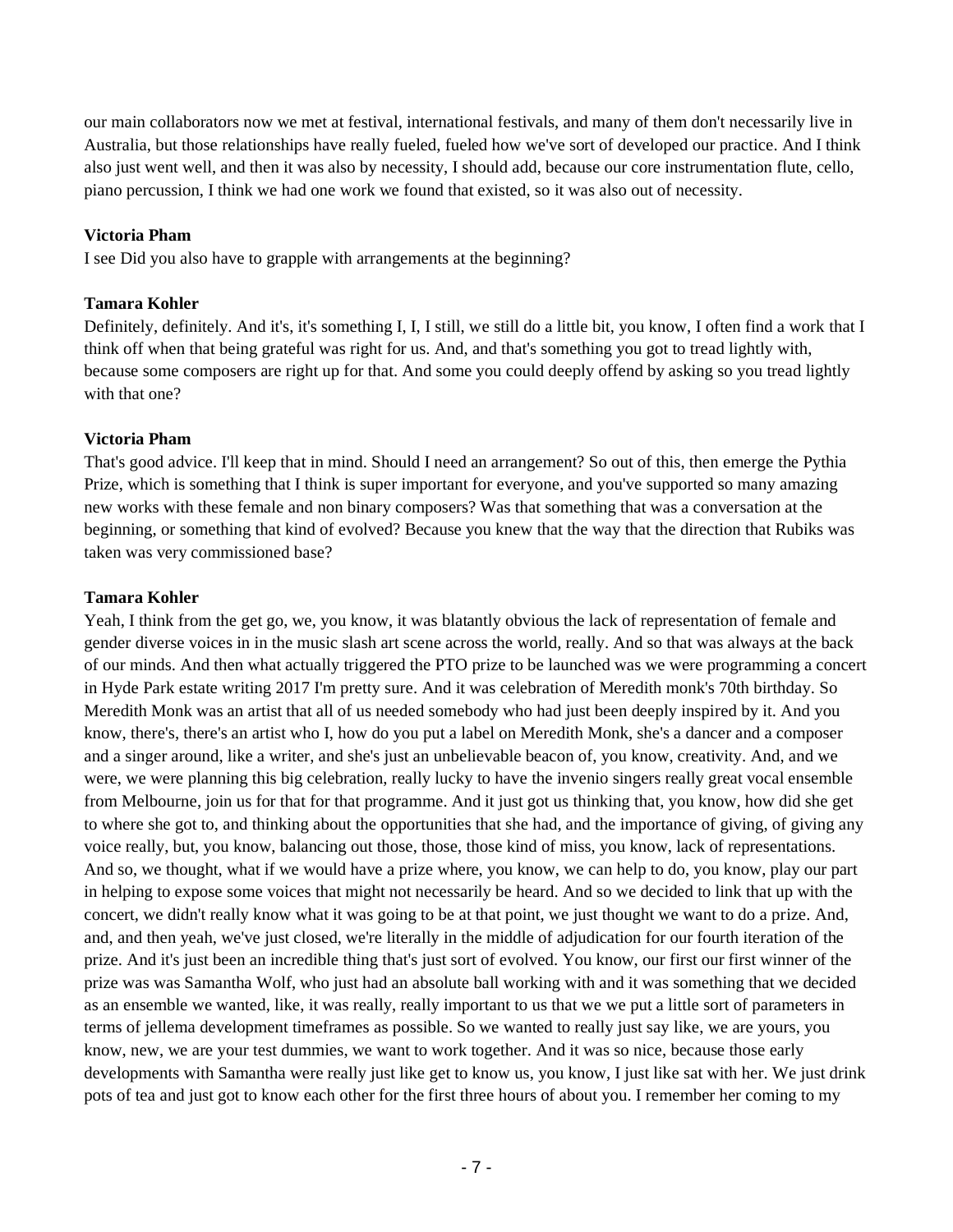house and we just that was such a crucial part of being able to create science together was just developing that relationship. And, you know, it's something we're all really passionate about in law. So we we've just made it really a part of our part of our practice that we don't limit it with, you know, you've got to developments. It's the one thing I mean, you know, what a dream if we could do that with every single work, but obviously it's just not realistic. We will have lives we will have to eat. But Pythia we do really keep in a separate category. And we really try to just allow total openness and total freedom, in terms of what we can provide for the Creator.

# **INTERMISSION I**

# **For our first intermission is a work selected by Tamara. This is the work 'Don't say a word' composed by Annika Socolofsky composed in 2017 as an active reflection on the female voice and experience. Rubiks Collective gave its Australian premiere in 2018. This recording is performed by US-based ensemble, Eighth Blackbird.**

#### **Victoria Pham**

I think that's really amazing the approach you've taken to development, they actually understand that there's time to cultivate all these different musical voices in the space to, in order to truly collaborate, is just as an experience that, you know, as a composer, I, that doesn't happen particularly often. So often you either get a prize or a workshop or a position in a festival or something like that, and you get two weeks and then you have to produce something at the end of there's very little input. And all my amazing experiences with working closely with musicians have been when there has been a lot of time, where we get to know each other and, and also so that the musicians feel like they actually have a say, in the music that that's being written to, I feel like that's quite important. Otherwise, I think many orchestra musicians may have an experience with just kind of had an a brand new piece, you got to rehearsals, and that's it. That's their relationship with the music.

#### **Tamara Kohler**

Yeah, I, you know, I think that is something that holds back a lot of ensembles from commissioning as well, I was really lucky to speak at a conference in Dresden in Germany, earlier this year. And it was, the organisation was German, a German amateur actually gets it wrong. German was the organisation for amateur musicians, basically. So it was a whole lot of bodies of organisations that do work with amateur musicians, and I was presenting a talk on how to make new music more accessible. And a lot of people, you know, was sort of asking me, you know, about commissioning and saying, Well, you know, like, what if it's an awful piece, or, you know, and, and this sort of thing of like, well, you know, I set this deadline, they hand me this piece of paper, and, you know, it's too hard, or it's, it's awful, we don't like it or, and I spoke to them, you know, at length about the importance of relationship development. And you know, think about like, think about friendships, think about, you know, your personal relationships, they take work, and if they need nurturing, and they need care, and you're entering into a relationship with someone, on some level, when you're commissioning something, if you're going to create something together, I mean, there are different ways to do it. Some people are happy to just set a deadline and have a finished product planned in their lap. But I really think that, in my experience, the most, the most interesting creative works, or the most rich works come out of a collaboration where you know, you get to know each other, it's a two way street, and you can really create something that you both feel you connect with.

#### **Victoria Pham**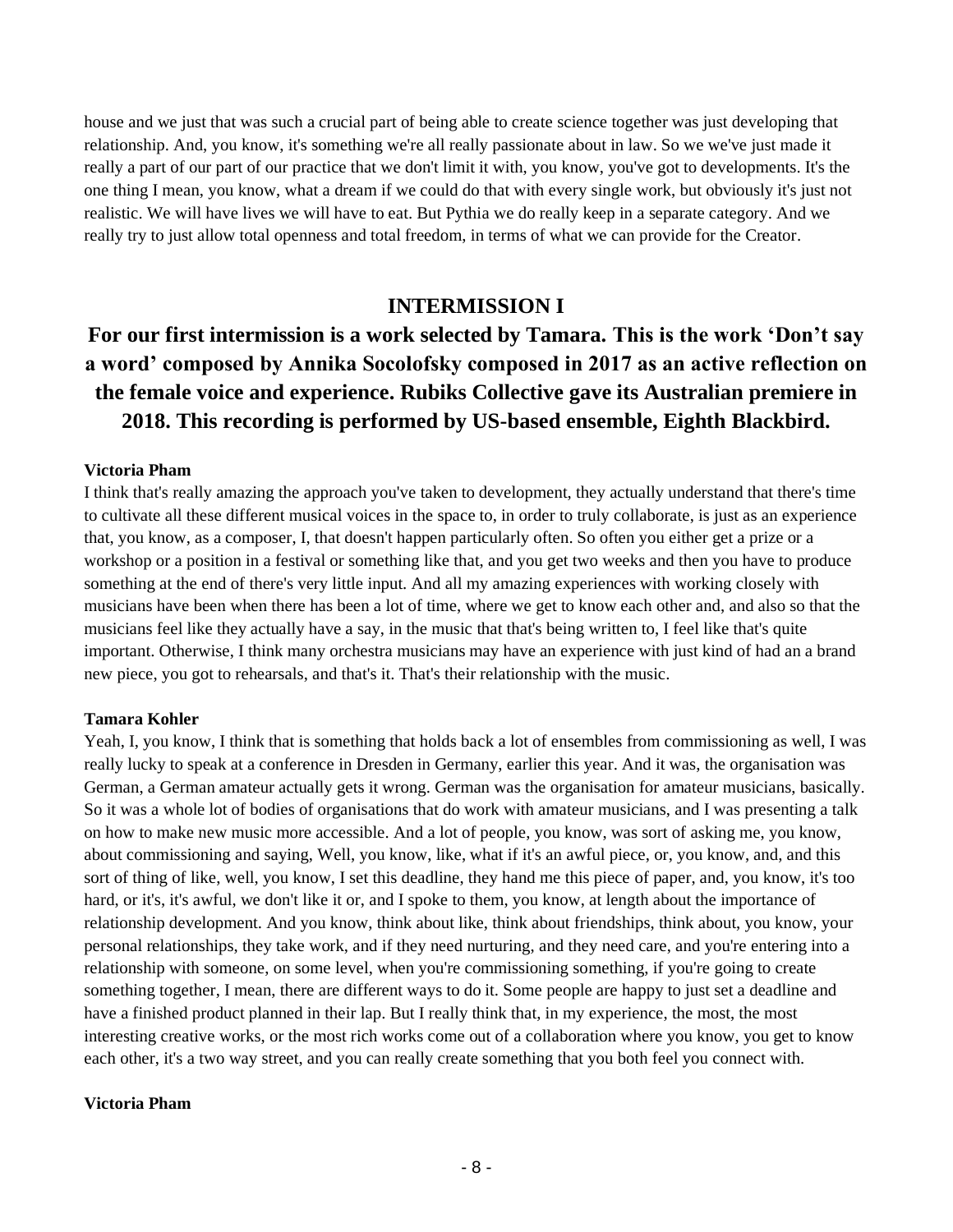That sounds fascinating. And yeah, I feel like I think the conversation is changing in terms of how we collaborate, at least I think so. Maybe I'm just overly positive. But I think it's changing. I think some marketers are taking a different model than just setting a date and then having the orchestra play. And I think that will make the actual performance feel less ostracised from

#### **Tamara Kohler**

Yes, I totally I totally agree. And I think it's, you know, I understand the the restraints in terms of finance and time and everything, but if we're going to do something deal properly, you know, yeah,

# **Victoria Pham**

we're making should be fun, I suppose. Has that has all this experience with Rubik's? And then all your talks at these conferences then influenced how you're now working in coma in the UK?

# **Tamara Kohler**

Yeah, definitely. So contemporary music for all or comer as its, as its more well known as dead, this organisation that is entirely about providing access to amateur musicians to contemporary music. And you know, what an incredible thing that this exists. First of all, I've, I'm a newbie, I've been engaging with coma for just over a year. And, and I, I saw a role advertised for the organisation, and I just thought, what how does this exist, and this is literally my two passions, like, you know, contemporary art. And I just found in the last few years, by, you know, not by direct intention, but I just have moved more and more into community settings into community work just by I don't know, sheer love of sharing experience, and also just my passion for making sure everybody has, you know, has opportunity has experienced this, to find that this organisation existed was just wild. And it was it was a funny thing. I sort of saw the job the job, AD and I just thought, That's my job. I just thought like, I'm I'm built for this job. Like I just actually in a way it was the easiest interview I've ever done because it's just like, I just just felt it in my core that I just should be here. So I was lucky enough to be offered the role and and then I was a different role actually, I've actually stepped into a new role the organization's we have a biannual festival. every month or every second March, and a very kindly appointed me as the festival director. So I'm working my way up to my first festival as director in March 2022, which will be quite an adventure. And this festival, it runs throughout the UK and throughout Europe. So we host different events, I think, I think we're looking at about 25 Plus events across three days in March that all across the UK in Europe. So it's quite a feast of, of all sorts of performances and workshops and talks. And yeah, and, you know, considering the world we're in now, I'm trying to make a lot of it hybrid and a lot of it available online. So it is worth checking out because we have some pretty cool projects in there.

# **Victoria Pham**

That sounds like a massive festival to combine the UK and Europe.

# **Tamara Kohler**

So it's, we're very lucky that the way part of the way that kind of works, because we are a charity, and we're you know, quite a small team. But the way it works is we have we're really heavily reliant on partnerships. And we have partners all over the place and wonderful partners. So other arts or, you know, professional musicians, amateur music, buddies, music, education hubs, and comas, founder Christianity has just set up this really amazing culture where the idea is that you get involved with coma, and you start to sort of take on the, you know, you know, that there is a period of sort of understanding why we're there and what we're about. And then the idea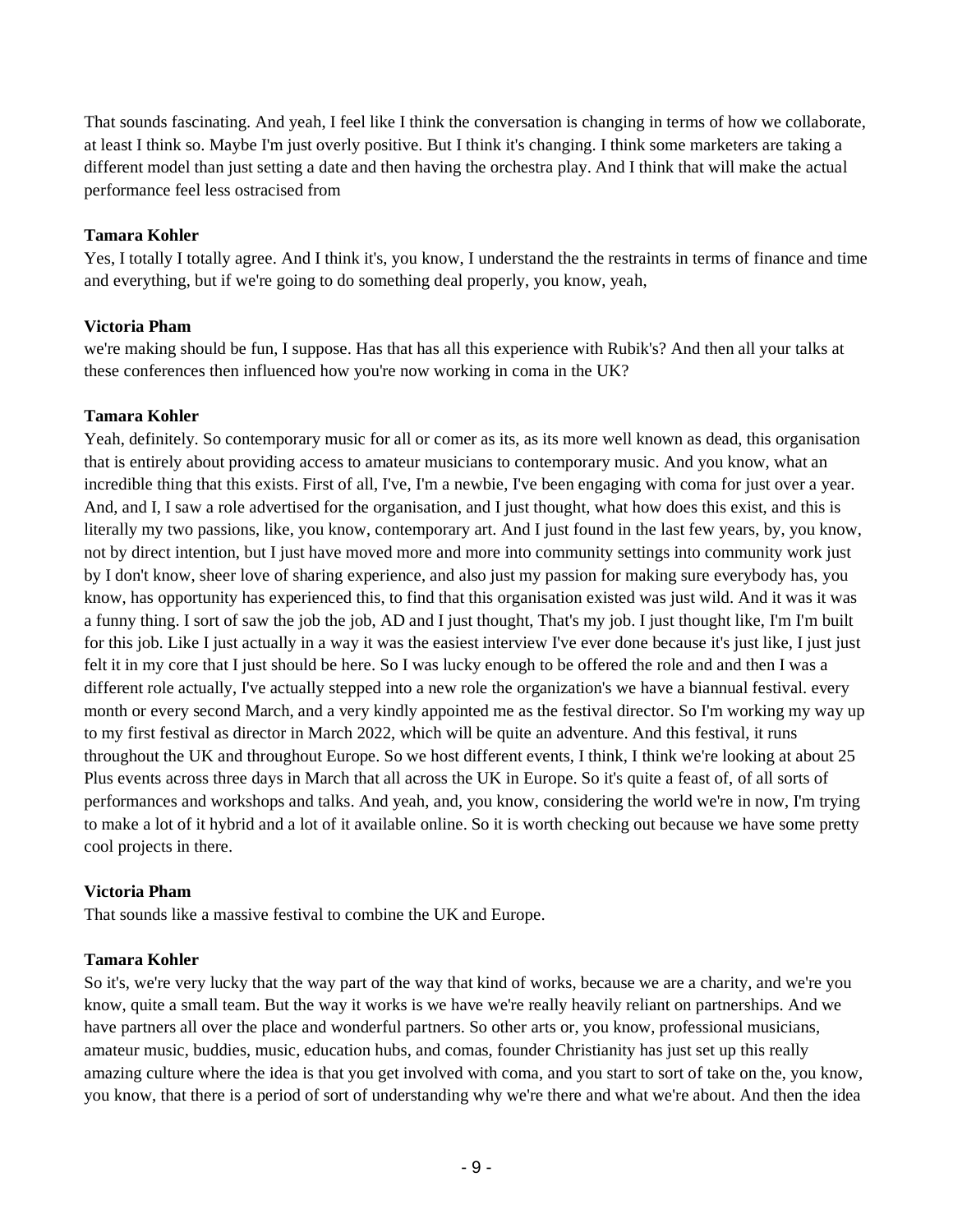is that you start to embed your collaborations with coma into your core core budgets as an organisation, you know, what a wild thing but, and I have to admit, when I first heard of that approach, I thought, wow, how does that work, but people do it, because the work is really incredible, like, really valuable stuff, I guess that the most amazing thing that kkOma does is we commissioned work that's in an open scored setting. So the idea is that if you are living in, you know, a rural town, and you know, there's a violin player and a bassoonist, and you know, someone owns a tin whistle, we've got repertoire that you'll be able to play, and it's accessible. It's not, you know, we commissioned at a level where, you know, if you're an amateur player, most works are achievable, they're satisfying, they are of a high quality, it's something we take really seriously that, you know, not just sort of weak work. So they are high quality works, but they're accessible, you know, doesn't matter about your instrumentation. And I think home is commissioned over 300 works now in that in that sort of structure, and then the catalogue. That's just what we've commissioned. And we have this catalogue, where also where, where we know we're finding works that fit that always been given works, and the catalogue has 800 Plus works. Now it's an incredible resource

#### **Victoria Pham**

we got that's amazing. I often think that's the way forward right? Instead of having to have like stick Kestrel things, or chamber officers or quartets, even, for example, Rubik's is not, as you were mentioning before, is not traditional instrumentation. And there's now this amazing resource. I'm definitely going to look at that. So people can ask,

#### **Tamara Kohler**

yes, yes. And I'm working very hard to even expand it at the moment, I've got a new partnership I don't think I'd say too much about yet. But effectively, what I'm trying to do is I'm trying to launch a subcategory of that, that is music that is more accessible to disabled musicians. So we're working quite a bit at the moment, looking at how we can adapt current works in the repertoire, but also commissioned new work and to start getting composers to think a little bit more about, you know, when they're writing works, what kind of what kind of things they should be considering what kind of adaptations what kind of new methods they should be to try and stop people working more with disabled musicians.

# **Victoria Pham**

It's amazing, actually. Because, honestly, as a composer, there's no training for that at all.

# **Tamara Kohler**

Yes, that's what I'm trying to setup. You know, I'm I am hopefully we'll have some training options in the next year. That's the plan to try and get that kind of that kind of movement happening.

#### **Victoria Pham**

Okay, well, I may sign up, actually, yes, I mean, this is a complete aside, but in my art practice that is less less about classical art, music, and more about sound installation I've been in last year also trying to figure out how to integrate accessibility, like features into it for hearing and vision impaired, because I mean, that's not my lived experience. So I don't know how to make work that sound based accessible to someone who simply cannot hear them. So I think this is incredible to work in acoustic, classical music, pop music around to make that.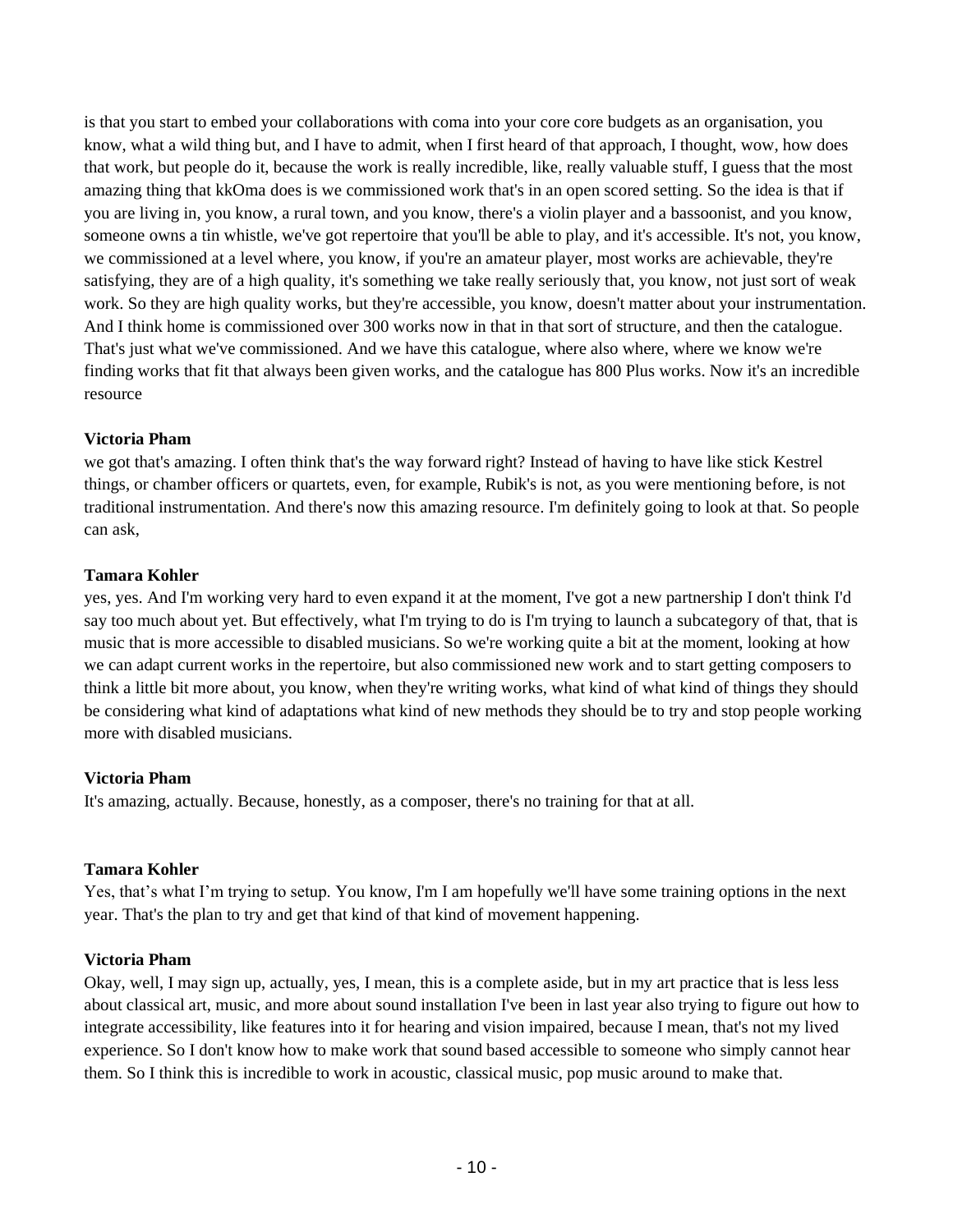#### **Tamara Kohler**

Absolutely. Well, and that's where actually also partnerships become so so important, because obviously, that that's, that's not my lived experience, either. And so working with partnerships, where we are really you know, this is I can sit him up with ideas all day long. But what good is that it's not, you know, I really see my role in this kind of work as a facilitator to try and you know, just provide resources and opportunity to those who actually care and speak truly to this kind of work and to those also who, you know, have a much better idea of what's actually worth investing in and feasible and all of that.

# **Victoria Pham**

I think now just like thinking backwards with all these resources that you're building an alternative, and I think essential ways in how we present and make and commission music, just thinking when I was a student, I don't think I played any new music. Because it wasn't part of our curriculum for the standard A and maybe in Australia, it wasn't really at the continental we had to take specific kind of music history courses, that tackles new music, but generally, I think I played mainly romantic repertoire, which must be I think, the majority of people's experiences, they encounter classical music.

#### **Tamara Kohler**

I think so. And, you know, I think I think a lot of people just assume because I have immersed my life in new music. Oh, she you know, she must hate anything written before 1950. I mean, it's absolutely not true. Like, you know, you'll see me sobbing in symphonies easily Alpine symphonies on in my house. That's probably my partner's influence. But it's constantly I feel like Alpine zoomies blaring in our house, you know, three times a week. I am my deep love of classical music came from growing up with those classics, and I think good new music, good musicians who, who specialise in new music, have incredible technical facilities that have come from a study of that of, you know, rich, Western classical music. And I think there's a real misconception there of a lot of people think, Oh, you go into music, new music you're not very good. At it's actually, it's not true at all. Because to be able to master that next level of technique, you need a solid foundation. And I think it's really important, but no, my goodness, like, you know, without without Brahms and Bach and Strauss, I wouldn't love new music, you know, they absolutely whet my appetite. And then I just found another path off that way.

#### **Victoria Pham**

I think it's all connected. I do find it funny that you're right. Like you specialise in your music, like almost like it's a completely separate discipline within music, whereas it's all entirely connected. And I'm increasingly now seeing concerts that are programmed with, you know, brand new pieces that have the music only music that maybe 20 years ago, people would have been hesitant to play with works by Bach and Beethoven advance. So I like that these dialogues are beginning to happen more regularly. I was wondering, and I don't know how relevant this question is, if in all your experiences when you're programming for yourself for recitals when you're working with Rubix, or any ensemble, or if you're creating anything through karma, do quoters play a role in how programming is created?

#### **Tamara Kohler**

I guess, on some level, I think with with Rubik's Look, I can't like yes, they do. But inclusivity is just by way of practice, by just a lot of work I've done in the past, by my own personal belief, it's just it, I don't think twice about it. And so it's just that important to me. So I actually find when I am programming, I don't have to be so hardcore with quotas, because it's happening more naturally. Look substan terrible, I'm often just more interested in, you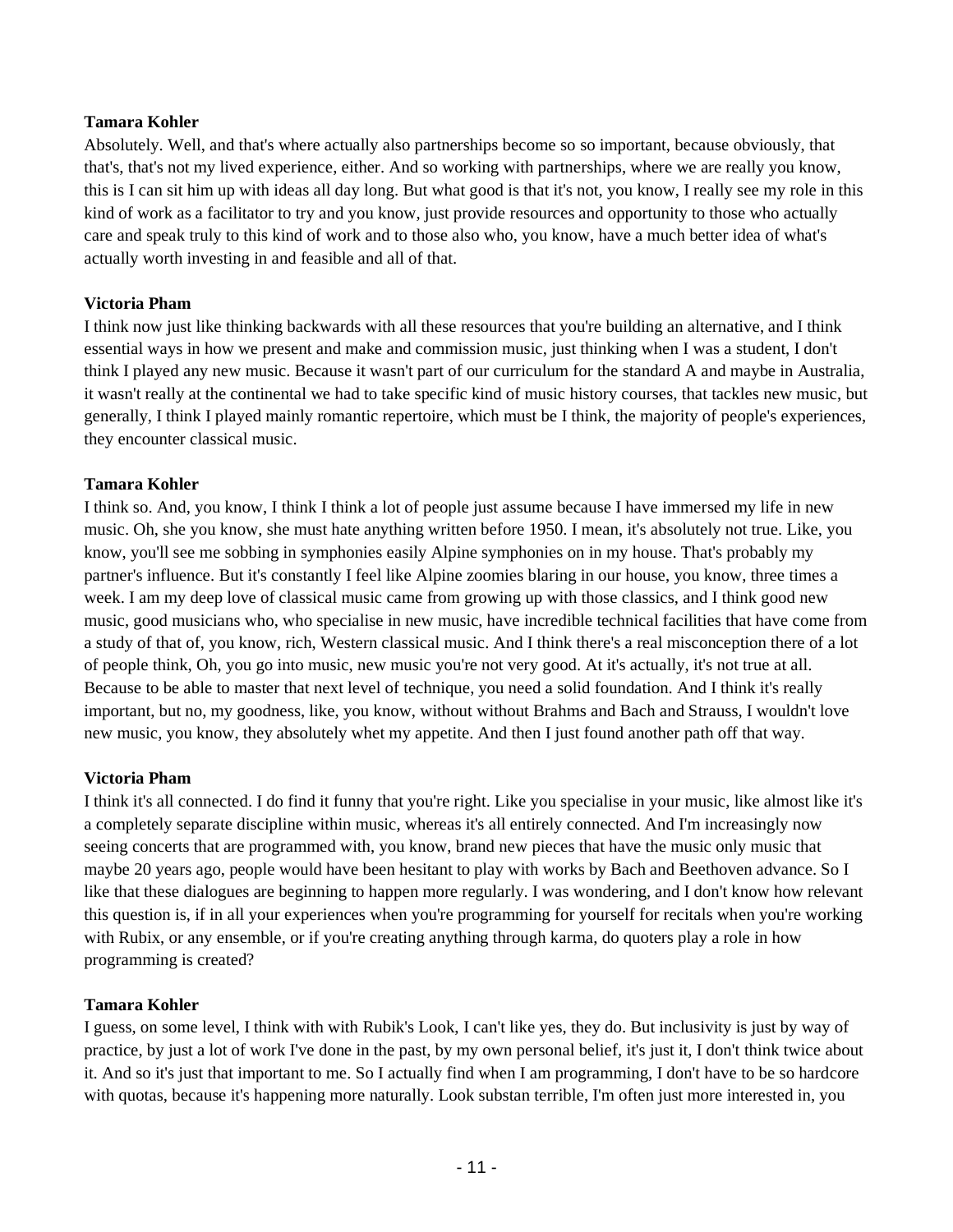know, female, gender diverse voices, I'm personally just often more drawn to, to their work. But I don't have to be so hardcore with the quarters myself, because I think I'm just drawn to that work more in saying that, I think quotas are a useful tool to get people thinking about, whether they're practising where they're really representing community within their work. The problem with quotas is that people tick a box and say, but I did that, you know, I programme three females or I programme, you know, for, you know, I commissioned, you know, a global majority composer. And so I ticked that box, and that's where it really gets me because quotas are a starting point. But they're a starting point to get you thinking and get you considering and get you changing your ways. And I feel like it works beautifully. For some and for others, it's still a box ticking exercise, which is, which is frustrating. And, you know, some colleagues and friends of mine have started acting on that, in what refused to go to certain concerts that have certain types of programming and I, you know, I respect on some level, because how else how else do we bring change? And, you know, we still have a lot of work to do in terms of representation in terms of, you know, different cultural identities and backgrounds and genders.

# **INTERMISSION II**

**For our second intermission is another work selected by Tamara. This one is quite personal and is noted by Tamara as being the work that represents her love for contemporary music and sound-worlds. She first heard the work performed in Australia as part of a contemporary dance performance that her brother choreographed and was surprised by how a piano could sound so "weird and wonderful." This is Sonata No. 5 for prepared piano by John Cage, performed here by Boris Berman.**

# **Victoria Pham**

I, maybe perhaps again, I'm being too hopeful. I do think Changing example because we have, you know, organisations that currently exist that I actually didn't know about until I met you.

# **Tamara Kohler**

So I must admit, well, comer is amazing in many ways we have a lot of work to do to, you know, I would never sit here and say that we're leading, you know, I think we lead the way in some elements, we have a lot of work to do and others. But we always have a lot of work to do. Everyone does. You never get to a point where you've where you've nailed it. You know, what it is, it's not what it is, we all should be constantly set reassessing our practice and thinking, and just, you know, thinking, Am I being inclusive? Am I being representative? You know, you have this, as I said, Before, I really more than ever these days, except for when I'm on the stage performing. I guess that's slightly different. But I really see myself as a facilitator, more, you know, a lot of work I do now I see myself as setting something up for someone else, that's really changed, actually, in the last two years. The only time maybe that's not always the case is when I'm performing. Because when you put when your perform, obviously, it's slightly different. But then again, if I'm performing the work written by someone else, I am still delivering their message to them. So you could argue in that sense to

#### **Victoria Pham**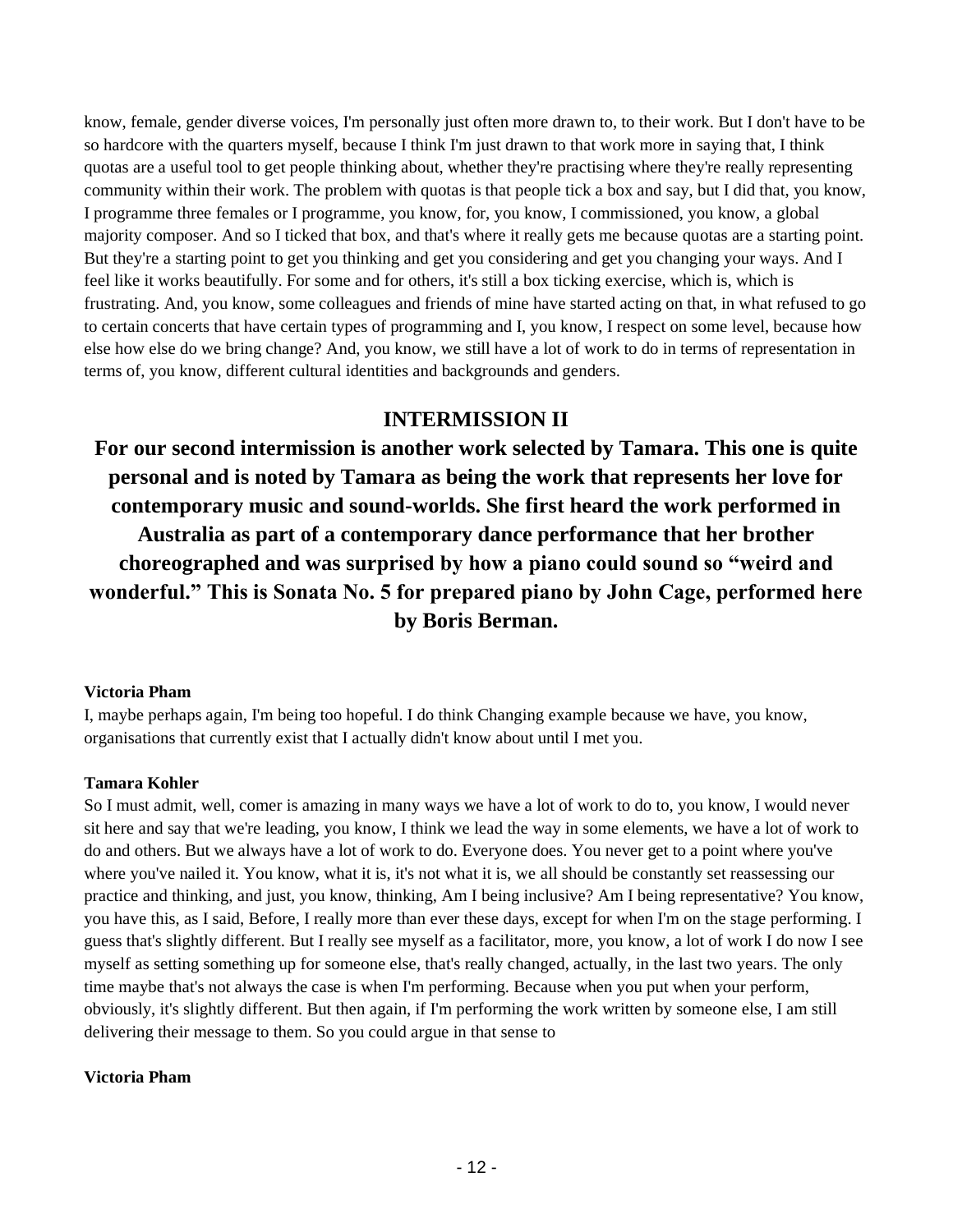do you think the the kind of programming world and the way that constants are being curated, is, is is different between your experiences running Rubiks in Australia, now now getting a more experienced in the scene in the UK,

# **Tamara Kohler**

I would say that there is excellent curation going on in both places, and there's work to be done in both places. I couldn't say that I think it's really tough comparing the UK and Australia because I mean, like not to beat around the bush, there's just a lot more money in the UK for the arts. And I know that, you know, everyone in the UK will sit here and go, we've got nothing. I can't believe working here now for a year and, you know, on and off properly for a year and a half. And I've been I've been working here on and off for a lot longer. There is that much more money here. And I know by there is that much more activity going on here as well. So it does even out in that sense, but I guess they're incredible artists, and they're incredible organisations in both countries. On some level, it comes down to resources, I see so much great work going on in Australia at the grassroots level, that probably won't get higher than a grassroots level, because it's so hard to get the money to do it. And you can do a lot without money. But, you know, this is Rubix have really turned a corner in terms of an organisation in the last year and a half, in terms of our ambition in terms of our goals, because we really got to a point where if we were going to go further with and, and take those next artistic, you know, ambitions to the next level, we actually can't do it without money. You know, and we were pretty good at stretching, stretching that budget and doing things on the shoes, and calling in favours in and working 12 hour days to make it possible. But it's not sustainable. It's just not. So not to be depressing. But you know, this is this is the world we're in. And but yeah, I would definitely say this this, there's great activity going in both countries. And I could definitely I won't, but he definitely call out organisations in both countries who need to pull their socks up.

# **Victoria Pham**

Yes, I'm feeling we probably know which ones. Yes, you're right about the grassroots thing. That's why I'm seeing all this really cool innovation happening, these core interdisciplinary experiences, both in the UK and Australia have been from really small up and coming independently run companies that you know, hardly get any funding for maybe more than one season. I hope that changes will go to a more sustainable model where those groups can grow. And we somehow balanced the scale away from those massive organisations. that take a lot. I feel like I've given away too much now. Well, I have this might be a bit weird for you, but I'm going to read out your writing to you. Just so you know, because I like one or two final questions. But I thought I was doing this kind of deep dive research into two written work that you've done for common in various other publications. And there was one particular article you wrote in 2015. Common called the concert experience. Let's blur the lines. And kind of right at the end in the dialogue, you have a list of questions and I feel like I'm going to I'm going to ask you the questions that you that you've list. So I'll just I'll just read the little paragraph to you and see what you think. It starts off. Why don't we create experiences rather than concerts and give audience members permission to perceive the art as they wish itself is a medium with endless boundaries? Why do we place boundaries when our audiences, why not offer current day audiences another way of experiencing a piece of music, whether it be with a different setting of a venue, a little poetry, or a surprise, interpretive dance? In the end, it's all theatre. So let's blur the lines a little. So the reason why I'm reading it out is if there's anyone who's coming to read this article, like I did recently, or anyone who's thinking about these ideas, what advice would you give to these up and coming musicians, new music specialists and honest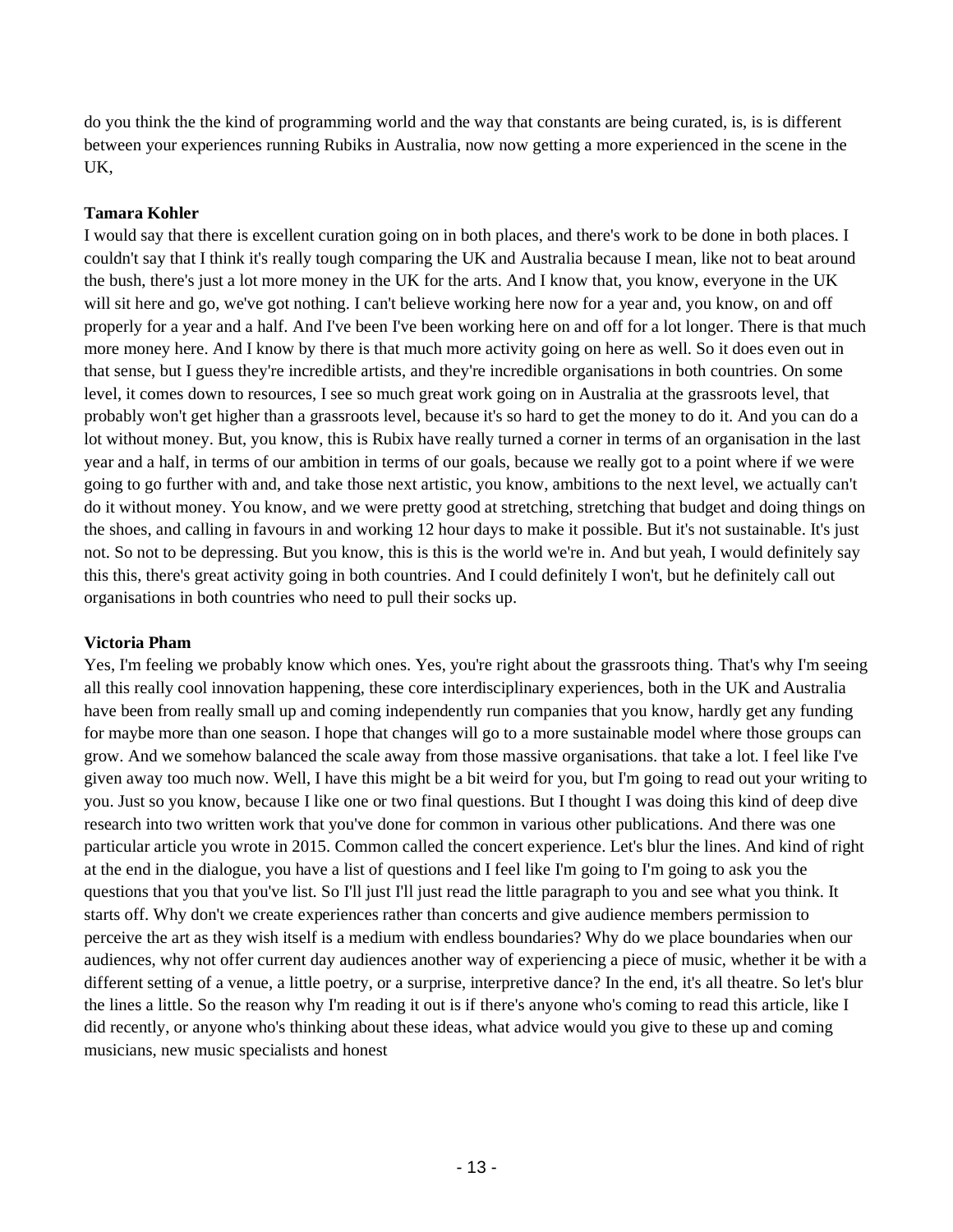#### **Tamara Kohler**

Advice to the artist, so advice to the audiences? Who actually, um, well, think about why you are an artist. And we're all the arts is broad, and there are many different types of artists and by nature of, of what you do, there is more freedom in some practices than other. Of course, if you're in an orchestra, you can't take the artistic liberties that you might take, if you are a solo contemporary dancer, but there's always a way to push the barriers, push those boundaries, in your practice, I think it takes it's, it's about thinking about a why you do it. And then really looking at if you are, if you are pushing it to its fullest extent, sort of being vague there. But, you know, we get really caught up, especially among musicians get caught up in technical proficiency. I mean, it's a given it needs to be there. And you can't take those next steps without it. But then I just think, why are we doing this? In the end, we're trying to we're trying to give people joy was trying to make people feel things. And I just think it's really interesting to step back and think, are you really, really achieving that? Are you doing that? You know, could you and even an orchestral setting, you know, like, like, the greatest orchestras in the world have just been chamber, chamber bands, who just, you know, just like vibe off each other and, and move together in the moment and surprise each other, you know, in concert, it's, you know, it's more possible than sometimes than others. But I think we should all constantly reassess why we're doing what we're doing. And if we're really pushing it to the full extent, because otherwise, we could just go and do something else that probably be a lot less stressful, and a lot less time consuming. And emotional, a lot more money, let's be honest.

#### **Victoria Pham**

That's excellent advice. And something that's good reminder for me as well. Sometimes it's very easy to get bogged down, I don't know in grant writing, for example and forget that you need to push

#### **Tamara Kohler**

grant writing to I mean, gosh, I know it can be a real pain. But I know I've got a lot of friends who like and colleagues who just have these great ideas. And I just think, oh my gosh, if you just read a grant, and you just like, got a little bit of a little even just like a tiny bit of cash for that you could do such great things. And they don't, because they're all paranoid and all freaked out, because it seems that this horribly frightening thing, it's just another practice, you just have to try. But the thing that's really great about grant writing is it can really help you to conceptualise what you're actually trying to do. And it kind of actually into what I just said, like, like, it really helps you clear, you know, have ultimate clarity in what you're doing, and how you'll do it. And I think that's a really positive part of grant writing that, you know, believe me, I know how to write a grant. Again, I'd be happy about it. But I'm going to put in a good spin for grant writing, because it feels like there are good things that come out of it. And I just, I tried to just tell people I know who are scared of it, you know, there are pros.

#### **Victoria Pham**

Yes, I know even when it feels tired, because you're right, like permanently in grant writing when you're a freelancer. But that realising that you have to really clearly communicate, what you want to do, how you want to do it, and how it will hopefully contribute to, to your discipline or to audiences is is really important, because I actually think without the, what feels like hundreds of grants I've had to write over the last decade, I wouldn't be able to articulate my own practice or what I wish to develop in my practices as clearly.

# **Tamara Kohler**

Yes. Yep, yep. I think you've actually really beautiful questions, Vicki, I appreciate it because it's made me think, you know, it's really pulled me out of a bit of a tired slump and you know, at the end of the year, and you kind of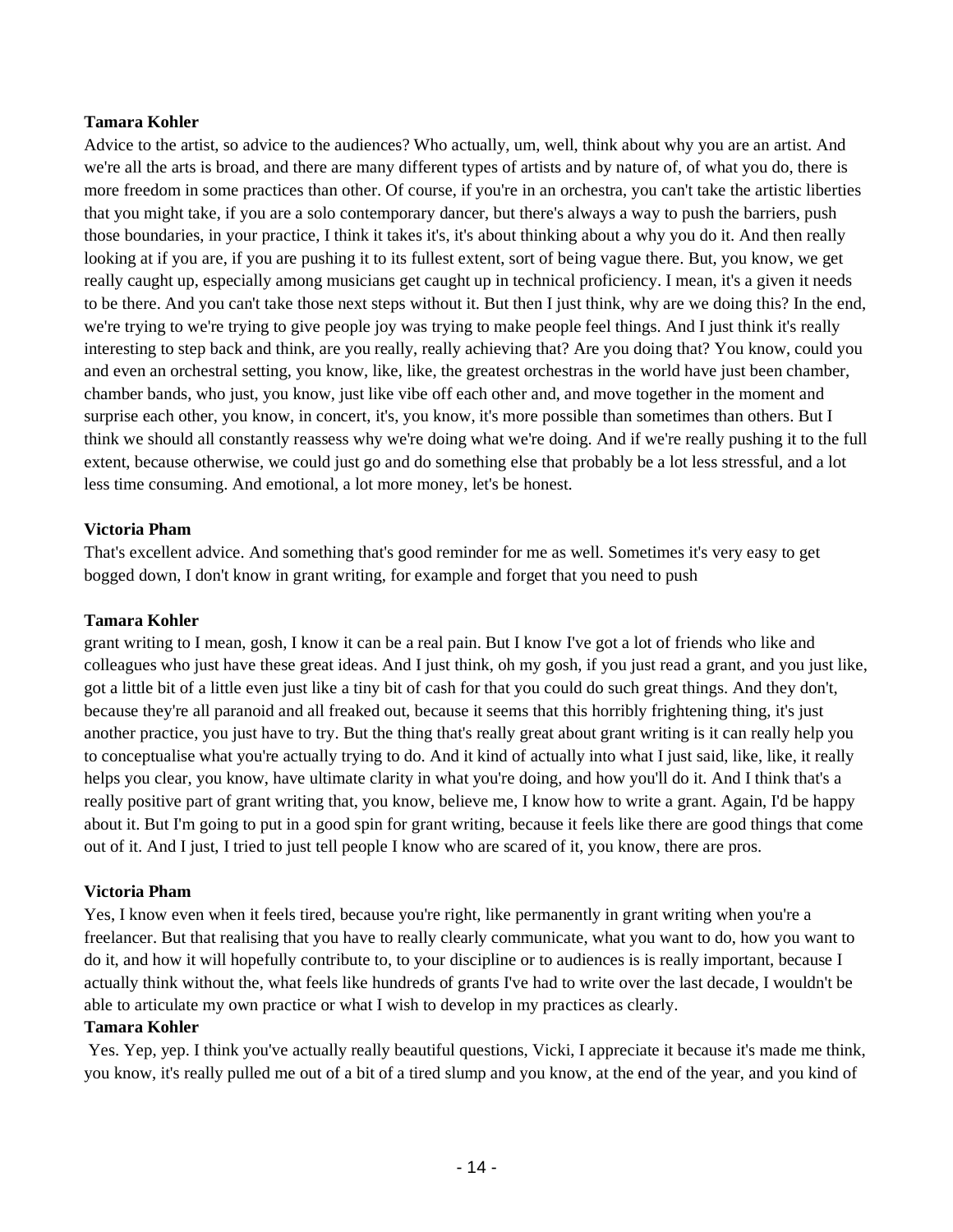feel like we're looking forward to a bit of time off, but um, it's actually been really nice to just have a chat and remember, you know, how great everything we do is

# **Victoria Pham**

before you've inspired me with with all your thoughts and your wisdom about new music and audiences and cross curation Thank you so much I really appreciate it thank you so much for speaking

# **Tamara**

thanks so much for inviting me

# **Victoria Pham**

Thank you again! It's been amazing speaking with you and what a way to end this year's round of DECLASSIFY! As mentioned earlier, all of the articles Tamara has written, her work as well as that of the resources through Rubiks and COMA will be available for you to access below. I would highly encourage that and for you to spread the word. Thank you to everyone who has listened year and I will catch you all for the second half of DECLASSIFY in 2022!